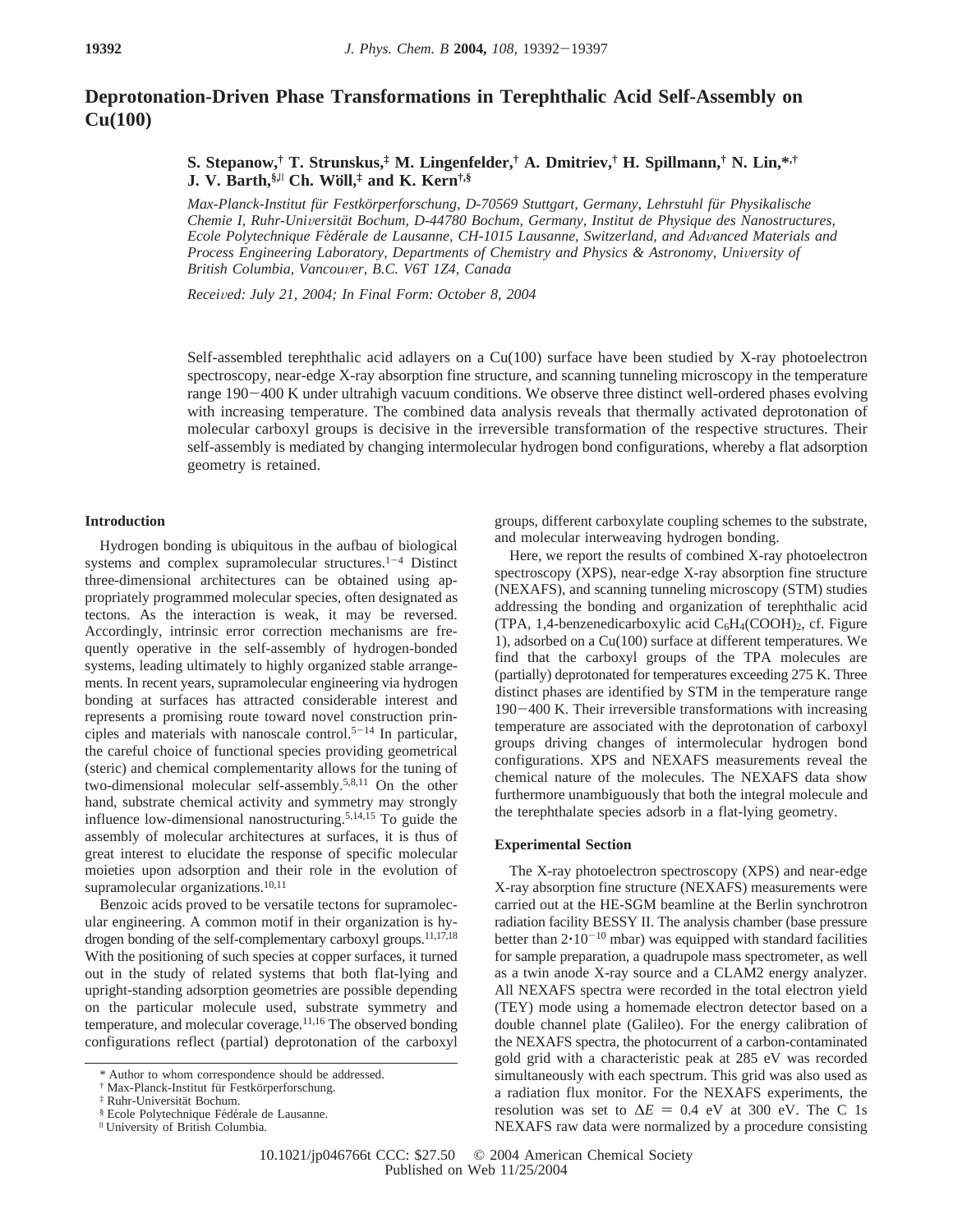**Figure 1.** Molecular structure and length of terephthalic acid.



**Figure 2.** XP spectra of the C 1s and O 1s for a TPA layer prepared at 190 K (upper graphs) and following annealing at 400 K for 30 min (measured at room temperature, lower graphs). The data (squares) have been fitted by a set of one to six Voigt-type curves. The fwhm parameters for the Voigt-curves in the O 1s region are 2.47 and 1.98 eV for the substrate at low and room temperature, respectively. Peak positions are marked by vertical lines. The deconvolution of the broad low-temperature oxygen peak reflects the two chemically different carboxyl oxygen, while the sharpened peak appearing upon annealing is associated with equivalent oxygen in the diterephthalate species. The larger low-energy peaks in C 1s are from aromatic carbon and the smaller high-energy peaks are attributed to carbon of carboxyl and carboxylate side groups, respectively.

of several steps. First, the spectrum recorded for the clean substrate was multiplied with a correction factor to yield equal intensities in the energy range 272-278 eV and then subtracted. The resulting data were then normalized to the photon flux by division through a spectrum obtained for a freshly sputtered gold wafer. Finally, the spectra were normalized to yield an edge jump (difference intensity between 275 and 325 eV) of one. The XP data for the carbon 1s and oxygen 1s peak were acquired with a beam energy of 400 and 650 eV, respectively. The pass energy of the analyzer was set to 50 eV. For quantitative analysis, a complete set of XP spectra was acquired in addition with the Al  $K\alpha$  -radiation of the laboratory source with a pass energy set to 100 eV. All spectra have been referenced to the Cu 3p3/2 line at 75.1 eV. The STM data were obtained using a home-built beetle-type instrument incorporated in a UHV system with a base pressure of  $\sim$ 3 × 10<sup>-10</sup> mbar. The STM measurements were performed in the constant current mode using a tungsten tip with substrate temperatures in the <sup>230</sup>-300 K range.

The Cu(100) sample was prepared by several cycles of  $Ar^+$ sputtering and subsequent annealing at 800 K. TPA (99+%, Sigma-Aldrich Chemie GmbH) in powder form was deposited by organic molecular beam epitaxy (OMBE) from a Knudsencell type evaporator, held at 440 K during deposition.

#### **Results and Discussion**

**XPS.** Temperature-dependent XPS measurements were carried out to characterize and identify the chemical states of carbon and oxygen. In Figure 2, the XP data for a TPA adlayer on the  $Cu(100)$  surface is presented. The upper curves show the  $XP$ spectra of TPA deposited and measured on a substrate held at

190 K, whereas the graphs below show the spectra measured at room temperature after the same sample was annealed at 400 K for 30 min. For deconvolution and determination of the exact peak positions, the data were fitted after background subtraction by one to six Voigt-type curves for the oxygen and carbon 1s peaks, respectively, with an asymmetry parameter very close to 1. Within a given spectrum, the full width at half-maximum (fwhm) parameter was fixed for the fit curves.

For TPA deposited at low temperature in the O 1s region, a broad peak exists at 533.1 eV (Figure 2, upper-right), which can be decomposed into two almost equal-height contributions with peak positions at 532.3 and 533.8 eV. In accordance with earlier observations,  $17,19-23$  these two peaks are assigned to oxygen in the carbonyl and hydroxyl group, respectively. Upon annealing, a marked sharpening of the O 1s peak occurs, which is now centered at 531.4 eV (Figure 2, bottom-right). The single symmetric and narrow peak is associated with two chemically identical oxygen atoms in the carboxylate moieties, clearly distinguishable from the broader peak in the low-temperature spectrum. The binding energy of the oxygen 1s electron in the carboxylate moieties is by 0.9 eV lower than in the carbonyl  $\text{group}^{\,23}$ 

Two well-separated peaks can be identified in the C 1s region for the low-temperature phase, at 285.2 and 289.7 eV (Figure 2, upper-left). The large peak at low energy is assigned to the six carbon atoms in the aromatic ring and the high-energy peak to the two carbon atoms in the carboxyl groups.20,22 The origin of the intensity around 287 eV is not known. It is not found in the multilayer C 1s core level spectrum of TPA (not shown here). Possible explanations are final state effects or a partial decomposition of the TPA molecules at defects on the copper surface. The small peak at about 292 eV is attributed to a  $\pi-\pi^*$ shake-up transition of the aromatic system. Upon annealing, the position of the main carbon peak remains almost constant at 284.9 eV, whereas the smaller high-energy signal vanishes and instead a peak shifted to a lower binding energy at 288 eV emerges, which is attributed to carbon in carboxylate groups.<sup>20,22</sup> The ratio of the total intensity of the oxygen 1s and carbon 1s spectra does not change upon annealing, which signifies that apart from the carboxyl deprotonation the TPA molecules remain intact (the overall intensity reduction is attributed to thermal desorption of a fractional second molecular layer existing at low temperature).

The XPS data of both oxygen and carbon strongly suggest the following scenario: at 190 K TPA molecules exist as integral species on the substrate, whereas upon the annealing carboxyl groups are fully deprotonated and the diterephthalate is formed. Deprotonation of carboxyl groups upon adsorption at Cu surfaces was similarly reported for other benzoic acid species.10,11,16,17,24 There is general agreement that the hydrogen formed in this process is thermally desorbed. We will demonstrate below that the deprotonation plays a decisive role in the two-dimensional molecular self-assembly.

**NEXAFS.** NEXAFS spectra recorded for the different TPA adlayers are displayed in Figure 3. Following deposition of TPA at 190 K, several pronounced *π*\*-resonances are clearly discernible. The  $\pi$ <sup>\*</sup>-resonance at 284.6 eV and the shoulder at 285.3 eV are assigned to transitions related to the carbon atoms of the aromatic ring, whereas the prominent peak at 288.1 eV, the shoulder at 288.8 eV, and the small resonance at 289.9 eV are assigned to transitions related to the carboxyl carbons. The remaining transitions at 292.8 eV, 296.4 eV, and the broad hump at 301 eV reflect *σ*\*- transitions. Both the *π*\*-resonances of the phenyl carbons and of the carboxyl carbons show a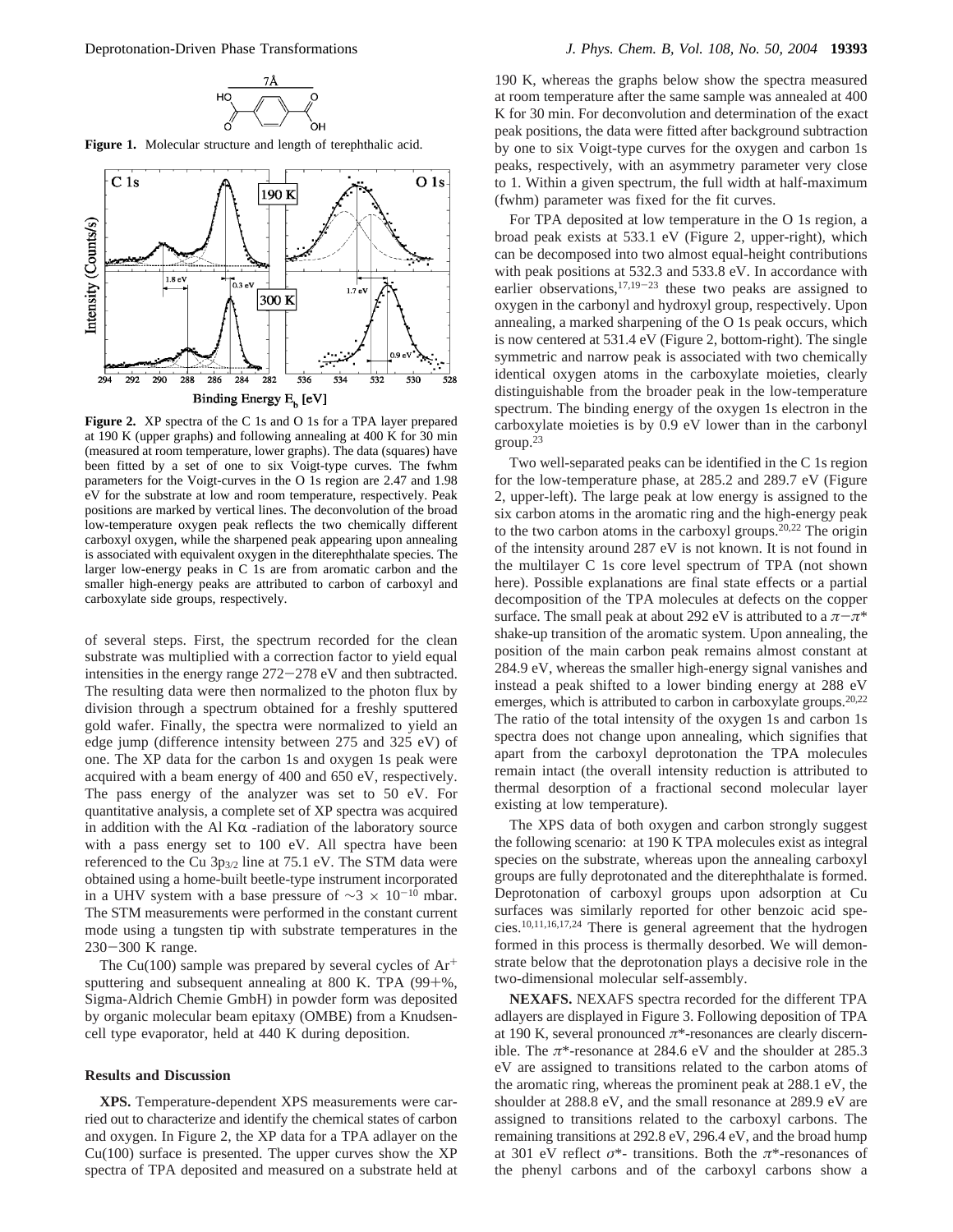

**Figure 3.** NEXAFSspectra recorded at the C *K*-edge for a TPA monolayer prepared at 190 K (lower graph) and after annealing at 400 K for 30 min (measured at room temperature, upper graph). Solid and dashed lines indicate spectra obtained at different angles of incidence of the synchrotron light (90° means normal incidence to the Cu(100) surface).

pronounced dichroism with almost completely vanishing intensity for normal photon incidence (90°). For perfectly flat-lying molecules, the intensity of the  $\pi^*$ -resonances should vanish completely at normal photon incidence. The small intensity remaining at 90° in the experimental spectra can be interpreted in terms of a uniform tilt of the plane of all molecules about 5° relative to the surface. However, it is more likely that the vast majority of the molecules is indeed adsorbed in a perfectly flat geometry and merely a small number of molecules deviates significantly from a flat adsorption geometry. These latter molecules can be adsorbed at defects or step edges or even in a second layer. This can occur especially at 190 K where molecular mobility is low and second layer thermal desorption does not occur.

Upon warming to 400 K and measuring the sample again at 300 K, the dichroism of the *π*\*-resonances is even more pronounced (cf. Figure 3, upper graph). This indicates that the molecules remain in a flat-lying geometry on the Cu(100) surface. In the benzene ring region, the first  $\pi^*$ -resonance at 284.6 eV has increased in intensity and the second resonance at 285.3 eV is not resolved anymore, whereas in the carboxyl carbon region now two *π*\*-resonances at 287.8 and 289.2 eV of almost equal intensity prevail. The latter two resonances seem to be shifted to lower energy upon warming to 400 K, which is in good agreement with the shift of the carboxyl peak in the C 1s core level data. The marked change in the carboxyl carbon region in the NEXAFS spectrum thus further supports the XPS data, notably confirming complete deprotonation of the carboxyl groups upon annealing.

**STM.** Three distinct topologies were observed when TPA molecules were adsorbed at substrate temperatures in the 230- 400 K range. In Figure  $4a-c$ , we show representative STM images of the three phases. Besides step decoration, the molecules form ordered structures on the terraces. All phase transformations are irreversible when the sample is cooled to low temperatures.



**Figure 4.** (a-c) STM images of the three molecular phases of TPA observed at different temperatures. Arrows indicate the [011] direction of the Cu(001) surface. (a) One of the four domains of the  $\alpha$ -phase imaged at 230 K. (b) *â*-phase imaged at room temperature. (c) *γ*-phase obtained by 400 K annealing imaged at room temperature.  $(d-f)$ Tentative models for the three phases shown in  $a-c$ . Hydrogen bonds are represented by dashed lines. Bonding motifs are highlighted by oxygen and hydrogen atoms marked as "O" and "H" for one molecule in each model. Aromatic ring hydrogen not involved in hydrogen-bond formation is omitted for clarity. The unit cells of the three phases,  $\begin{bmatrix} 3 & 0 \\ 1 & 3 \end{bmatrix}$ 3 0  $\lceil 2 - 2 \rceil$  $\begin{bmatrix} -2 \\ 5 \end{bmatrix}$ , and (3 × 3), are drawn. Open circles represent copper surface atoms. The high-symmetry [001] and [010] directions of the substrate are indicated.

An ordered low-temperature phase (cf. Figure 4a), henceforth denoted as  $\alpha$ -phase, was observed upon TPA deposition at 230 K. The existence of molecular ribbons implies that there is appreciable mobility and anisotropic interactions under these conditions. The molecules are free to transport on the surface until they are incorporated into the ribbons, whose formation also implies edge mobility; otherwise, irregular or fractal islands in a diffusion-limited process would be expected.5,14,25 Defining the orientation of a ribbon as its principal axis, four different orientated principal axes are identified. Considering the fourfold symmetry of the substrate, there are two distinguishable island directions forming an angle of about  $\pm 8$  degrees with the substrate high-symmetry directions [010] or [001]. Each island consists of several (at least two) rows of molecules running in the principal direction. Size and shape of the molecular features in the STM images agree well with the size of the TPA backbone, which is  $\sim$ 7 Å length (cf. Figure 1). This confirms the flat-lying adsorption geometry concluded from the NEXAFS data. Within a row, the distance between the adjacent molecules is about 12.8 Å, whereas adjacent rows have a spacing of about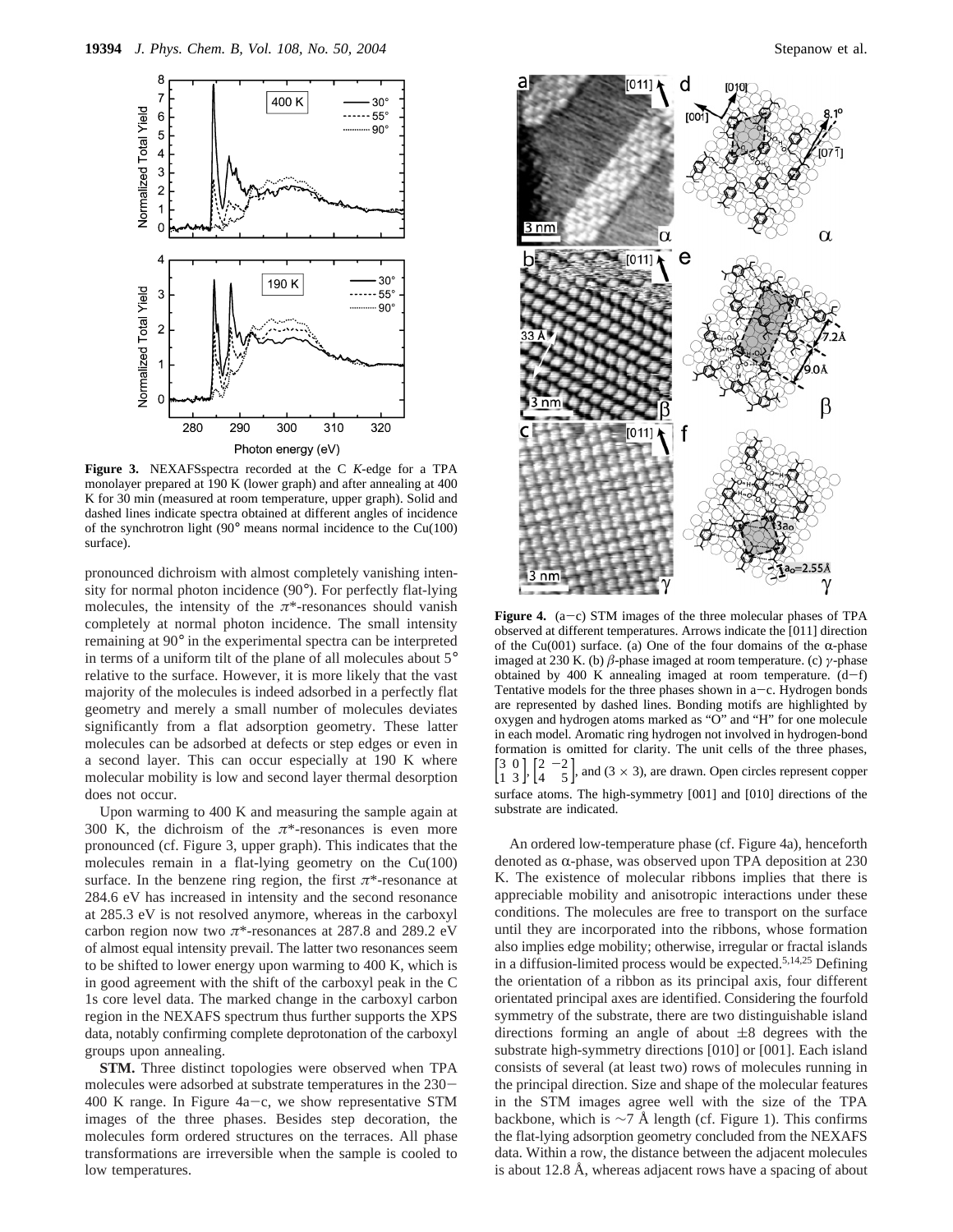4.1 Å. The long axis of the molecular features in the STM images is parallel to the principal direction of the islands.

At a temperature of ∼275 K, a first structural transformation occurs. The  $\alpha$ -phase is replaced by close-packed molecular domains. This new molecular phase (denoted as *â*-phase) is depicted in Figure 4b. The *â*-phase can either be obtained upon annealing the  $\alpha$ -phase or-as for the experiment of Figure 4bdirectly by molecular deposition on the substrate held at 275- 300 K. A detailed inspection reveals that the  $\beta$ -phase domains consist of paired molecular rows following either [010] or [001] direction of the substrate. TPA molecules now exhibit a rhomb shape with the diagonal aligning along  $[011]$  or  $[011]$ . Shape and size of the two differently oriented molecules are identical. The periodicity along the molecular rows amounts to about 7 Å. Molecules within a paired row are oriented in a complementary way. The row-to-row distance between TPA within a paired row is about 7 Å, whereas the interpair distance is about 9 Å. This is reflected in the more pronounced dark stripes between the paired rows. The alternative arrangement of the paired rows produces a wavelike structure with a periodicity of about 33 Å perpendicular to the row directions.

The  $\beta$ -phase is further transformed into a third layer structure, the *γ*-phase, upon 400 K annealing. It is depicted in Figure 4c and can be obtained similarly with the  $\beta$ -phase either via sample annealing or directly by molecular deposition with the substrate at 400 K. It is stable up to a temperature of 500 K. The molecules in this phase can form large regular domains extended over entire terraces with an almost perfect long-range ordering. The structure is built up from a square-shaped unit cell with a dimension of 7.6 Å, which matches 3 times the surface lattice constant  $(2.55 \text{ Å})$ . The long axis of the oval molecular features in the STM image (Figure 4c) is aligned either in the [010] or [001] direction, reflecting the existence of two rotational domains.

Taking into account the XPS data, the structural transitions observed by STM are ascribed to the deprotonation of the carboxyl groups of the TPA molecules. Respective tentative models are shown in Figure 4d-f. The molecular geometry of TPA used in the modeling is taken from diffraction studies of organic crystals.18 In the models, the molecules are adsorbed flat, with their aromatic rings parallel to the surface, in accordance with the NEXAFS data. From the absence of longrange height modulations in the STM topography, we conclude distinct molecular adsorption sites for all phases. For the modeling, the aromatic ring is positioned at the fourfold hollow site, since this site has often been observed for other aromatic molecules on metal surfaces.26-<sup>28</sup> Hydrogen bonds stabilize all three phases; the respective bond lengths at surfaces can relax from the ideal hydrogen bond lengths observed in threedimensional arrangements because of the influence of substrate atomic lattice and metal surface electrons.

For the  $\alpha$ -phase, the data analysis suggests that TPA molecular rows are coupled by hydrogen bonds between the oxygen of the carbonyl groups and the hydrogen of the hydroxyl group in the cis position in contrast to the well-known 1-D carboxyl chain motif in bulk TPA18 (cf. the model shown in Figure 4d). Each TPA is engaged in four hydrogen bonds with its neighbors, that is, the number of bonds per molecule is 2. The O…H-O distance in the hydrogen bonds is estimated to be 3.0 Å, larger than the bulk TPA distance of 2.69 Å reported in ref 18. The molecules are aligned along  $[07\overline{1}]$  or equivalent directions, forming an angle of 8.1° with respect to substrate high-symmetry direction, as indicated in Figure 4d. This alignment is defined by two factors: the positioning of the

aromatic ring and an appropriate intermolecular distance for hydrogen-bond formation. The molecular rows similarly follow the  $[071]$  direction, agreeing well with the observed angle between the two observed reflection domains. The unit cell of this phase can be assigned as

$$
\begin{pmatrix} 3 & 0 \\ 1 & 3 \end{pmatrix}
$$

respecting to the (100) substrate. Because of the fourfold symmetry of the substrate, the model explains naturally the occurrence of four domain orientations. Since the packing of the ribbons accounts for an enantiomorphic structure, two domains are mirror-symmetric configurations, respectively (cf. detailed discussion in ref 5).

The model of the  $\beta$ -phase is depicted in Figure 4e. It consists of paired molecular rows running along the [001] direction. The molecular axis-as inferred from the rhombohedral shape-either aligns with the  $[011]$  or the  $[011]$  direction. We propose that each TPA molecule has at least one deprotonated carboxyl group; whether the second one is deprotonated or not is not obvious from our data (cf. detailed discussion below). The pairing suggests two types of hydrogen bonds, both involving carboxylate coupling to aromatic ring hydrogen. The respective  $O^{\bullet \bullet \bullet}$ H-C distance is 3.0 (3.1) Å for the intrarow (inter-row) case, slightly shorter than a value found for a similar motif in a 3-D structure  $(>3.3 \text{ Å})$ .<sup>29</sup> Each TPA forms six hydrogen bonds with its neighbors; the number of bonds per molecule is thus 3. The inter-row distance is 7.2 Å within and 9.0 Å between the paired rows, consistent with the measured values (as shown in Figure 4e). We suggest that the inter-row hydrogen bonds are only present within paired rows but not between them (cf. detailed discussion below). The unit cell of this structure is

$$
\begin{pmatrix} 2 & -2 \\ 4 & 5 \end{pmatrix}
$$

The model of the *γ*-phase is depicted in Figure 4f. In this case, both carboxyl groups of TPA molecule are deprotonated (cf. XPS analysis). TPA molecules arrange in a  $(3 \times 3)$  unit cell with respect to the substrate (hightlighted by the gray square in Figure 4f), with the molecular long axis aligned in the [010] direction. Similar to the case in the  $\beta$ -phase, the arrangement of the molecules suggests hydrogen bonds between carboxylate oxygen and aromatic ring hydrogen, with an O. H-C length of 3.4 Å, which is comparable to similar bonds in the solid state, while remaining at the lower limit.<sup>29</sup> Every molecule is now engaged in eight hydrogen bonds of the same type to its neighbors. Thus, the number of bonds per molecules has further increased to four.

Upon deposition of TPA molecules on the substrate held at room temperature, we observed the coexistence of  $\beta$  and *γ*-phases. To directly investigate the temporal evolution of the molecular structures, a series of consecutive STM images were taken at the same area on the surface. The data, shown in Figure 5, were acquired at 4-min intervals (Figure  $5a-c$ ) with the exception of the last one (Figure 5d), taken 1 h after the first image (Figure 5a). An arrow marks a vacancy representing a reference feature. At first glance, it is conspicuous that the molecules in the  $\beta$ -phase are brighter than the features in the *γ*-phase, which is believed to correspond to a higher conductivity of the  $\beta$ -phase molecules. In this series of images, the area of the *γ*-phase grows with time at the expense of the *â*-phase, as seen, for example, in figure 5a-c at the left part of the *<sup>γ</sup>*-phase. We have never observed the reverse process. In this particular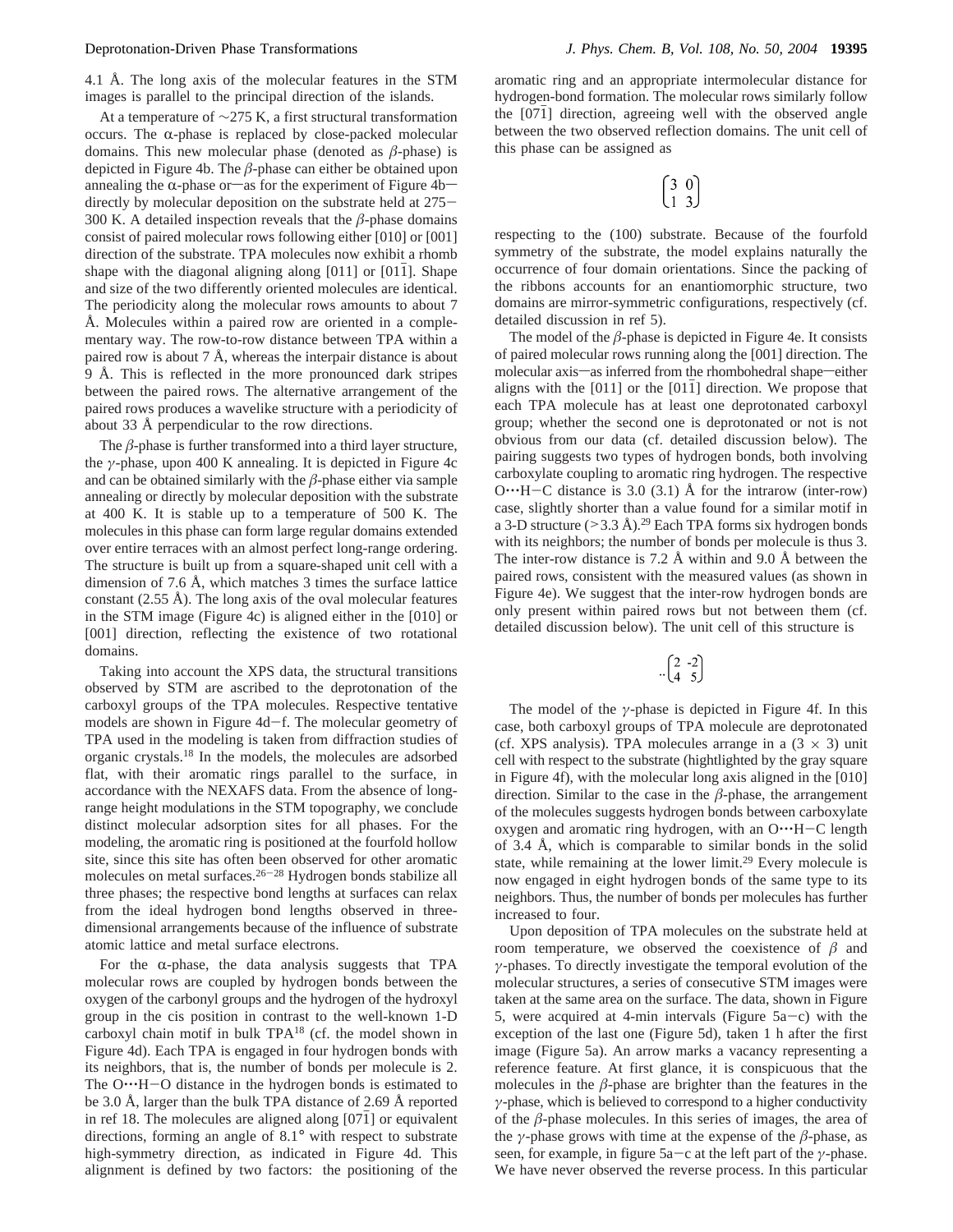

**Figure 5.** Series of consecutive STM images recorded at the same surface area at room temperature following TPA deposition at 300 K. The images were acquired at 4-min intervals  $(a-c)$  and (d) 1 hour after a. An arrow marks a defect representing a reference position. The area covered by the *γ*-phase grows with time at the expense of the  $\beta$ -phase.

example (Figure  $5a-d$ ), the influence of the tip seems irrelevant since image 5d was taken 45 min later without any scanning after image 5c. However, the tip influence cannot be excluded in general: we always observed pure  $\beta$ -phase even 4 h after the initial molecular deposition, but after a first scan in such a region parts of the island turned into the *γ*-phase. Nevertheless, after an annealing at 400 K for 5 min, the  $\beta$ -phase totally disappeared and only the *γ*-phase was observed.

Experimentally, it is nontrivial to correlate the  $\beta$ -phase to the XPS data because of its metastable nature; thus, we cannot determine conclusively the deprotonation state of the  $\beta$ -phase carboxyl groups unambiguously. Nevertheless, the observed room-temperature transition from *â*- to *γ*-phase is interpreted as follows: Presumably in the  $\beta$ -phase, TPA is only partially (i.e., one carboxyl group) deprotonated, and between TPA molecules in neighboring paired rows hydrogen bonds are prevented. Under the 400 K annealing or tip influence, the second carboxyl groups are deprotonated and tansformation to *γ*-phase may occur. The second possibility is that both carboxyl groups of the molecules are already deprotonated in the *â*-phase but the gap between the paired rows is too wide for hydrogenbond formation. In the 275-300 K temperature range, this phase is thermally metastable and an external disturbance (thermal energy or tip-induced influence) may trigger the transition to the energetically favored *γ*-phase.

Benzoic acid adsorption on copper surfaces was similarly studied for related systems.<sup>10,11,15-17,24,30,31</sup> Quite generally, the carboxyl groups deprotonate (partially) upon adsorption and exceeding system-specific threshold temperatures, and highly ordered phases evolve. For example, on Cu(100) benzoic acid deprotonates between 120 and 170 K whereas the deprotonation of trimesic acid sets in at about 290 K.<sup>11,17</sup> Interestingly, a molecular reorientation occurs with several of these systems. Evidence exists that in the structural transition of TMA layers on Cu(100) partially deprotonated molecules change to an upright-standing adsorption geometry to switch back to flat adsorption upon when the tri-trimesate species is formed.<sup>11,24</sup> By contrast, for trimellitic acid deposition on the Cu(100) substrate held at 400 K, a highly ordered phase evolves with just one deprotonated carboxyl group, where the aromatic ring is strongly tilted away from the surface plane.<sup>30</sup> In addition, a coverage-dependent phase transformation was reported for

benzoic acid and TPA on  $Cu(110)$ , where the orientation changes from flat-lying to upright with carboxylate anchoring at surface atoms at high coverage.16,17 Moreover, in a series of experiments, the formation of 2D Cu-carboxylate coordination compounds incorporating copper adatoms and flat-lying molecules interferes.17,24,31 At the present stage, no general rules can be derived describing the evolution of benzoic acid arrangements on Cu surfaces. While (sequential) carboxylate formation is a common feature, the delicate balance of intermolecular H-bonding, carboxylate formation with surface or adatoms, and steric matching decides on the specific structure formed.

## **Conclusions**

The bonding and self-assembly of TPA on a Cu(100) surface has been studied by STM, XPS, and NEXAFS in the temperature range 190-400 K. The molecules organize in highly ordered domains comprising well-defined structural motifs. We identified three phases with distinct topologies. Deprotonation of the carboxyl moieties of the molecule underlies the respective irreversible phase transformations occurring with increasing temperature. The supramolecular ordering is rationalized by the interplay between molecule-substrate interaction and intermolecular hydrogen bonding. With the present system, the structural changes with increasing temperature reflect carboxylate formation with TPA retaining a flat bonding geometry, which drives changing 2D hydrogen bond configurations.

# **References and Notes**

(1) Lehn, J.-M. *Supramolecular Chemistry: Concepts and Perspec*tives; VCH: Weinheim, Germany, 1995.

(2) Philp, D.; Stoddart, J. F. *Angew. Chem., Int. Ed. Engl.* **1996**, *35*, 1154.

- (3) Jeffrey, G. A.; Saenger, W. *Hydrogen bonding in biological systems;* Springer: Berlin, 1991.
- (4) Prins, L. J.; Reinhoudt, D. N.; Timmerman, P. *Angew. Chem., Int. Ed.* **2001**, *40*, 2382.
- (5) Barth, J. V.; Weckesser, J.; Cai, C.; Günter, P.; Bürgi, L.; Jeandupeux, O.; Kern, K. *Angew. Chem., Int. Ed.* **2000**, *39*, 1230.

(6) Kawai, T.; Tanaka, H.; Nakagawa, T. *Surf. Sci*. **1997**, *386*, 124. (7) Weckesser, J.; De Vita, A.; Barth, J. V.; Cai, C.; Kern, K. *Phys. Re*V*. Lett.* **<sup>2001</sup>**, *<sup>87</sup>*, 096101.

- (8) Yokoyama, T.; Yokoyama, S.; Kamikado, T.; Okuno, Y.; Mashiko, S. *Nature* **2001**, *413*, 619.
- (9) Böhringer, M.; Morgenstern, K.; Schneider, W.-D.; Berndt, R.; Mauri, F.; De Vita, A.; Car, R. *Phys. Re*V*. Lett*. **<sup>1999</sup>**, *<sup>83</sup>*, 324.
- (10) Chen, Q.; Frankel, D. J.; Richardson, N. *J. Chem. Phys*. **2002**, *116*, 460.
- (11) Dmitriev, A.; Lin, N.; Weckesser, J.; Barth, J. V.; Kern, K. *J. Phys. Chem. B* **2002**, *106*, 6907.
	- (12) Chen, Q.; Richardson, N. *Nat. Mater.* **2003**, *2*, 324.
- (13) Theobald, J. A.; Oxtoby, N. S.; Phillips, M. A.; Champness, N. R.; Beton, P. H. *Nature* **2003**, *424*, 1029.
- (14) Barth, J. V.; Weckesser, J.; Trimarchi, G.; Vladimirova, M.; De Vita, A.; Cai, C.; Brune, H.; Günter, P.; Kern, K. *J. Am. Chem. Soc.* 2002,
- *124*, 7991. (15) Perry, C. C.; Haq, S.; Frederick, B. G.; Richardson, N. V. *Surf.*

*Sci.* **1998**, *409*, 512.

(16) Martin, D. S.; Cole, R. J.; Haq, S. *Phys. Re*V*. B* **<sup>2002</sup>**, *<sup>66</sup>*, 155427.

(17) Chen, Q.; Perry, C. C.; Frederick, B. G.; Murray, P. W.; Haq, S.; Richardson, N. V. *Surf. Sci*. **2000**, *446*, 63.

- (18) Sledz, M.; Janczak, J.; Kubiak, R. *J. Mol. Struct.* **2001**, *595*, 77.
- (19) Dubois, L. H.; Zegarski, B.; Nuzzo, R. *Langumir* **1986**, *2*, 412.

(20) Han, S. W.; Joo, S. W.; Ha, T. H.; Kim, Y.; Kim, K. *J. Phys. Chem. B* **2000**, *104*, 11989.

(21) Parker, B.; Immaraporn, B.; Gellman, A. J. *Langmuir* **2001**, *17*, 6638.

(22) Wühn, M.; Weckesser, J.; Wöll, C. *Langmuir* 2001, 17, 7605.

(23) Lindberg, B.; Berndtsson, A.; Nilsson, R.; Nyholm, R. *Acta Chem.*

*Scand. A* **1978**, *32*, 353. (24) Lin, N.; Dmitriev, A.; Weckesser, J.; Barth, J. V.; Kern, K. *Angew.*

*Chem., Int. Ed.* **2002**, *41*, 4779.

(25) Witten, T. A.; Sander, L. M. *Phys. Re*V*. B* **<sup>1983</sup>**, *<sup>27</sup>*, 5686.